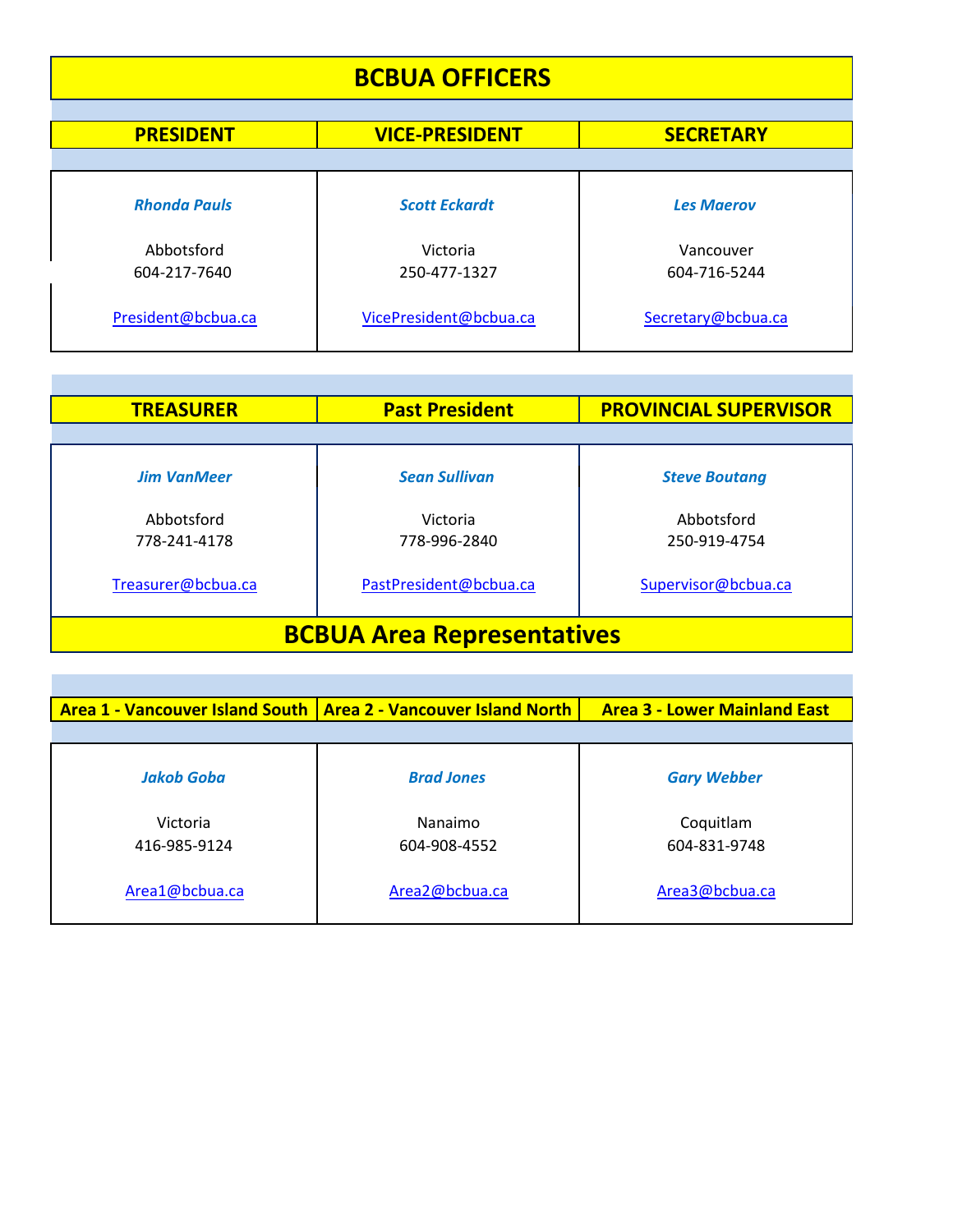| <b>Area 4 - Lower Mainland West</b> | <b>Area 5 - Lower Mainland South</b> | <b>Area 6 - Thompson</b> |
|-------------------------------------|--------------------------------------|--------------------------|
|                                     |                                      |                          |
| <b>Thomas Brock</b>                 | <b>John Pentland</b>                 | <b>Blaise Laveay</b>     |
| New Westminster<br>604-512-8695     | Delta<br>604-940-0950                | Kelowna<br>778-821-4150  |
| Area4@bcbua.ca                      | Area5@bcbua.ca                       | Area6@bcbua.ca           |

| <b>Area 7 - Okanagan</b>               | <b>Area 8 - Kootenays</b> | <b>Area 9 - Northern BC</b>          |
|----------------------------------------|---------------------------|--------------------------------------|
|                                        |                           |                                      |
| <b>Kevin Burk</b>                      | <b>Trevor Stoyko</b>      | <b>Kyle Anderson</b>                 |
| Kelowna<br>250-212-8708                | Castlegar<br>587-731-1381 | <b>Prince George</b><br>250-540-8599 |
| Area7@bcbua.ca                         | Area8@bcbua.ca            | Area9@bcbua.ca                       |
| <b>BCBUA Assistant Representatives</b> |                           |                                      |

| <b>Assistant Provincial Supervisor</b> | <b>Assistant Provincial Supervisor</b> | <b>Assistant Area 1 - Vancouver</b><br><b>Island South</b> |
|----------------------------------------|----------------------------------------|------------------------------------------------------------|
|                                        |                                        |                                                            |
| <b>Scott Eckardt</b>                   | <b>Sean Sullivan</b>                   | <b>Vacant</b>                                              |
| Victoria                               | Victoria                               |                                                            |
| 604-630-5723                           | 778-571-4299                           |                                                            |
| saeckardt@hotmail.com                  | sullyclan5@yahoo.ca                    |                                                            |